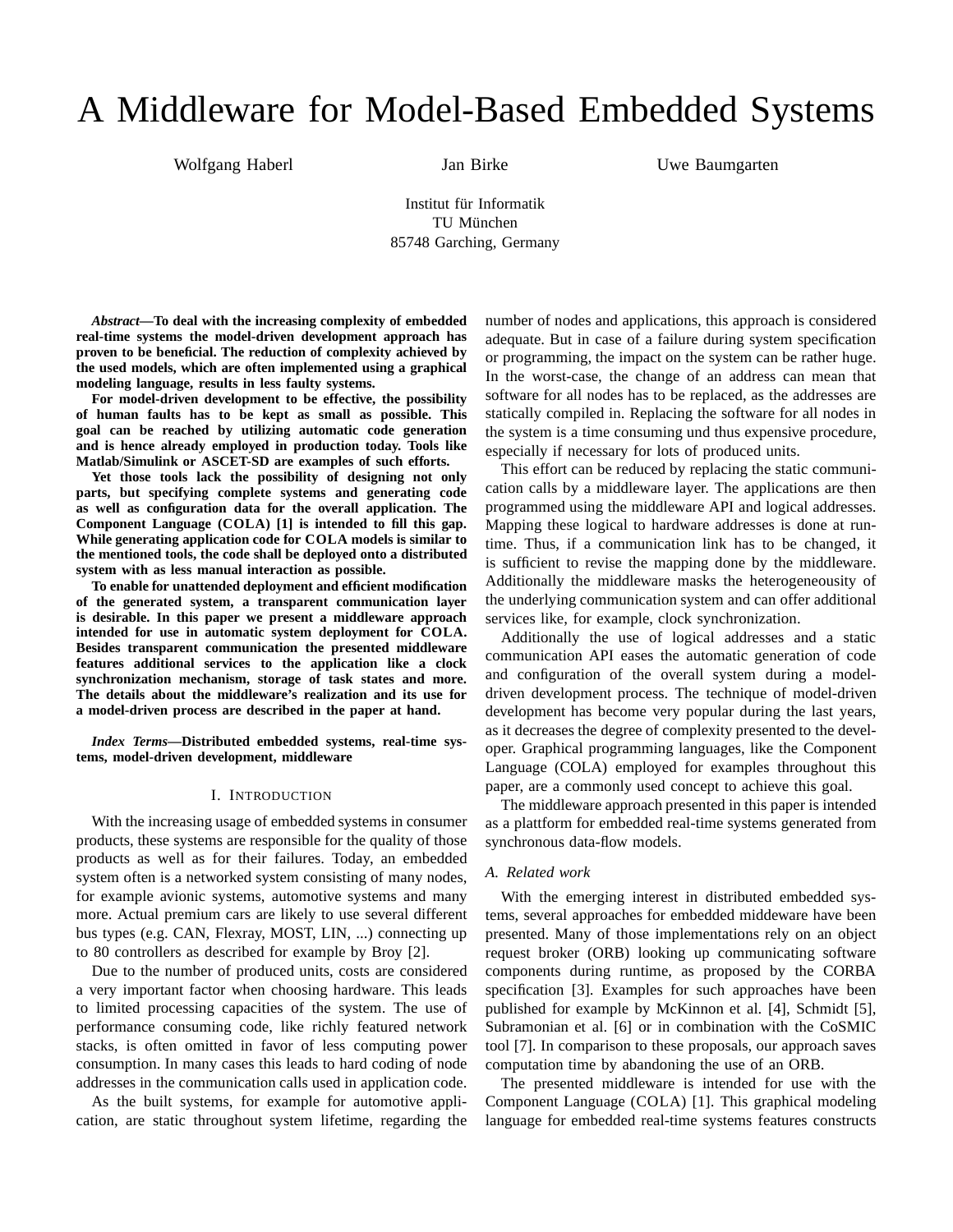similar to those of Matlab/Simulink [8] or Lustre/SCADE [9]. Compared to these languages, it offers the benefit of formal semantics and the concept of operating modes respectively. Modes are modeled using mode automata similar to those proposed by Maraninchi et al. [10]. COLA is intended for the design not only of single software components or applications, but of complete systems. This bears the advantage of knowledge about the interaction of the modeled software components at runtime. Consequently every communication link needed is present in the model. Thus an object broker is redundant. The configuration of the middleware can instead be calculated offline.

# *B. Contribution*

The presented middleware approach facilitates the unattended deployment of data-flow models onto distributed embedded real-time systems. Compared to existing approaches, it operates without looking up software components during runtime, thus saving a notable amount of computing time. Rather communication dependencies are extracted from the given data-flow model and the middleware is set up accordingly, using configuration files. This concept enables for offline (re-)configuration, e.g., when coding or updating software components of the system, as well as it leaves open the possibility of reconfiguration during runtime. Examples for the generated application code are presented in the paper.

#### *C. Organization*

The remainder of the paper is organized as follows: The pecularities of synchronous data-flow languages, and especially that of COLA which is used as example throughout the paper, are described in Section II. In Section III we will give a short introduction into the challenge of unattended deployment of data-flow models. Section IV describes the concepts for predictable and timely transmission of data in a real-time environment. We will detail on the realization of the presented concepts in Section V and will give a conclusion and look-out in Section VI.

#### II. DATA-FLOW MODELS

The presented middleware was designed to be part of an execution platform for software tasks modeled using a synchronous data-flow language. Examples for such languages are Lustre or COLA [1]. For Lustre an approach for modeling and deploying systems has been presented in [11]. In contrast to the concepts of Lustre, the COLA language features the use of modes, which embody the execution of alternative sets of tasks. COLA modes are realized using automata as described in Section II-B.

The use of modes allows for ease of modeling of large systems, as presented by Bauer et al. [12]. At the same time they cater for the generation of efficient system configurations, as a mode clearly defines the set of tasks to be executed during its activation. Thus no processing time is wasted for the execution of tasks, whose results are not of interest in that mode.

## *A. Synchronous data-flow*

The term *synchronous* resembles to the hypothesis of perfect synchrony described by Berry and Beneviste [13] and which is assumed for the temporal semantics of Lustre as well as for COLA. According to this hypothesis, the computation of the modelled tasks and communication between them happens infinitely fast. This allows for a discretization of the time base. Thus time is not any longer seen as a continuous value, but a progression of distinct *ticks*. Each of these ticks triggers the execution of the modeled tasks. And, as mentioned, these tasks are instantly computed and return their results. This procedure is repeated cyclicly during runtime. The time-triggered paradigm is well suited to realize such a periodic execution of tasks. This conforms to the model semantics as long as the call period is longer than the deadline specified for each task and data-dependencies are considered. The principles of an architecture for a time-triggered system have been introduced by Kopetz [14].

As the stated assumption of zero delay cannot be fulfilled by a real system, special care is required to approximate the model's semantics as closely as possible. We will go into the details of this problem in Section IV.

# *B.* COLA

We will exemplify our middleware approach using the modeling language COLA throughout this paper. A COLA model consists of software components communicating via directed communication links, called *channels*. The components are named *units*. In COLA several forms of units are defined (cf. [1]). Units of the types *network* and *automaton* may be decomposed hierarchically, that means, networks are made up of several sub-units connected via channels, and an automaton's behavior in a certain state is implemented using a unit as well. Automata provide a form of control-flow to the COLA language. An automaton decides, depending on its input values, which state to activate. Hence only one of the units implementing its states can be active at a time.

This characteristic of automata can be used to define the behavior of the system in a certain operating mode, for activation and deactivation of a system feature. Figure 1 shows a sample COLA automaton, which denotes that the two modes are changed each time the mode input signal, possibly generated by pushing a button, is set to 1. The feature referred to in the figure is a fictitious adaptive cruise control (ACC) which will be used as example throughout this paper. This device is intended to keep a car at constant speed, while maintaining a minimum distance to cars running ahead.

Besides the mentioned modeling constructs, COLA uses basic arithmetic and logical operators, called *functional blocks*, for the implementation of the desired functionality. As stated before, a synchronous data-flow model ist executed periodically. In order to buffer values from one invocation to the next, COLA provides a *timing block* called *delay*. A delay can store a single value for exactly one tick of the model time.

Data are put into and out of the system using *sources* and *sinks*. These elements are the model representation of sensors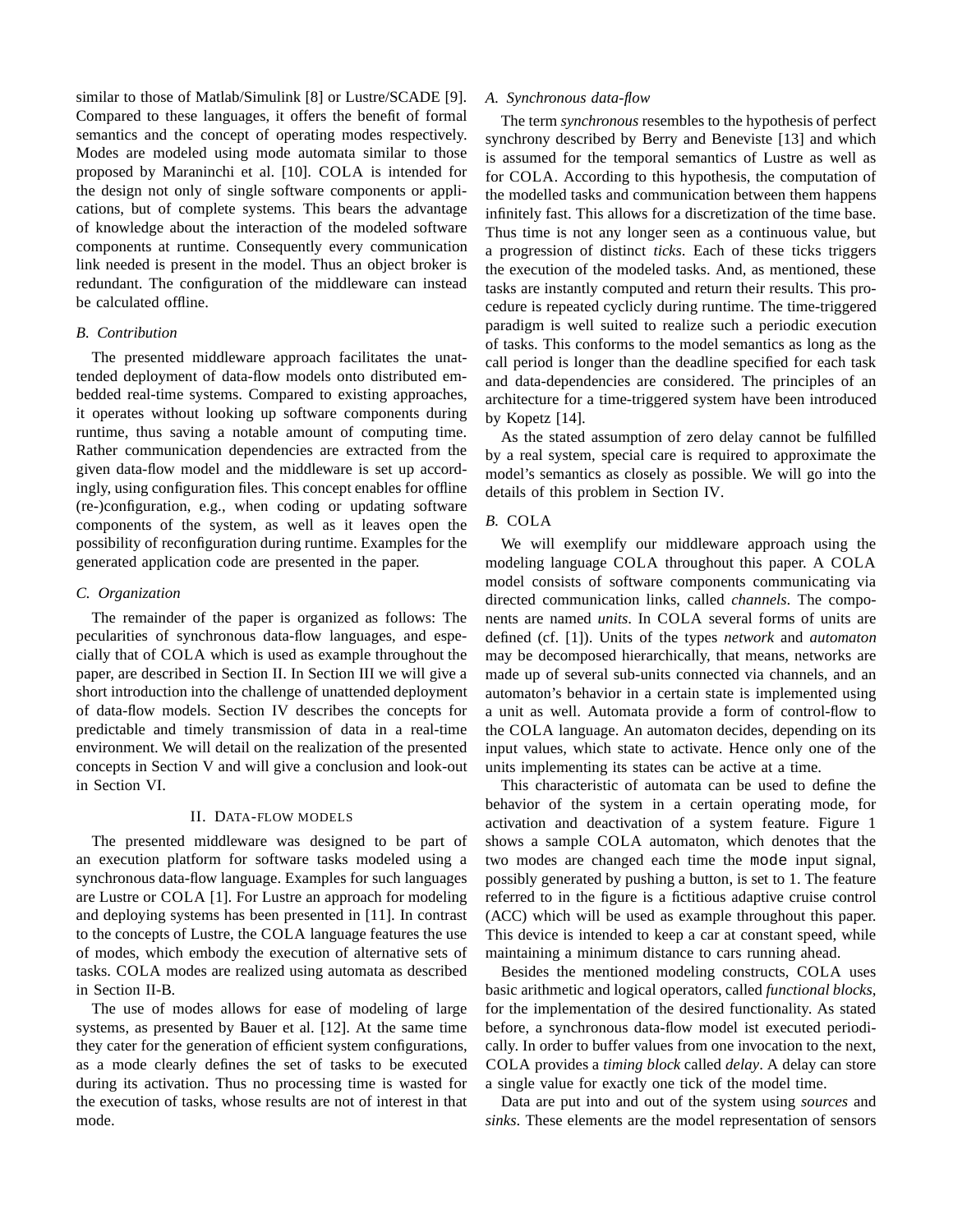

Figure 1. COLA mode automaton for an ACC

and actuators of the system in question.

As the actual state of automata as well as the values stored in delays have to be preserved, each unit containing these constructs is stateful. The storage of these values is realized by the presented middleware approach, as described in Section III-A.

# *C.* COLA *clusters*

When the functional design of the COLA software model is finished, the units are sectioned into distinct groups. These groups are called *clusters* and form the model representation of an executable task. Thus each cluster is transformed into one file of C-Code during code generation, as described by Haberl et al. [15]. When defining clusters on a hierarchy level lower than the system's top-level unit, the clusters' parent unit(s) lack the mapping to a software task. In order to cover the functionality of these parent units, they are inserted into one or more so called *mode cluster*. All other clusters are referred to as *working clusters*. The mode cluster's job is to decide on which mode, and thus which working clusters, shall be executed. An example for such a clustering is given in Figure 2. The figure shows the top-level network of the ACC example to be sectioned into twelve clusters. While the clusters c1 through c11 are working clusters, c12 is intended to be a mode cluster. It is implemented by the automaton shown in Figure 1. The units implementing the automaton's states are two additional working clusters. We will show some examples of the code generated for the ACC example in Section V-A.

For a clustering to be valid, all units must be contained in a cluster and each mode cluster must consist of COLA automata exclusively.

In a COLA model, units exchange data using channels. The inter-cluster communication is also given by these channels. Each channel which connects units mapped to different clusters, implies a need for communication between these clusters. This holds for all channels, that is the edges connecting the clusters, depicted in Figure 2. It is one of the tasks of the middleware to enable for this communication.

# III. MIDDLEWARE FUNCTIONALITY

We will give a short introduction into the middleware's functionality in this section. For detailed information about the realization of the described concepts see Section V-A.



Figure 2. A possible clustering for the ACC example

### *A. Local and remote communication*

A basic function of each middleware is the provision of communication mechanisms. For a clustered COLA model this includes inter-cluster communication. The border lines separating clusters are crossed by communication channels. Each such channel indicates a need for data exchange at runtime. This is one of the duties of our middleware. Every channel is assigned a virtual address, which is inserted into the appropriate middleware read and write calls during code generation. The middleware distinguishes between local and remote communication, according to the placement of sender and receiver. This information is taken from the configuration data generated for each node.

Besides enabling for communication between tasks, the middleware also provides data keeping for each stateful task. Synchronous modeling languages assume tasks to be executed periodically. In COLA tasks containing either a delay or an automaton are stateful. This state is kept by the middleware between the periodic invocations of the task. The needed middlware API calls are, again, inserted during code generation.

# *B. Operation modes*

As mentioned before, COLA allows for the definition of operating modes. Each *mode cluster* triggers a set of clusters, which we call *working cluster*, to be executed. During code generation all clusters are transformed into executable tasks. Hence, the activation of a mode, and all of its sub-modes, is calculated by a task as well. We call such a task a *mode-task*. Like all *working tasks*, mode-tasks have to be executed and consequently use the communication abilities of the middleware. Compared to *working tasks*, mode-tasks do not write any actuators directly, but calculate a value, which indicates their decision on the mode to be activated. As the middleware is the first instance to know about the result of the mode-task, it is responsible for calling all working tasks activated by that mode. This minimizes the delay between the decision on the active mode and the execution of the first working task.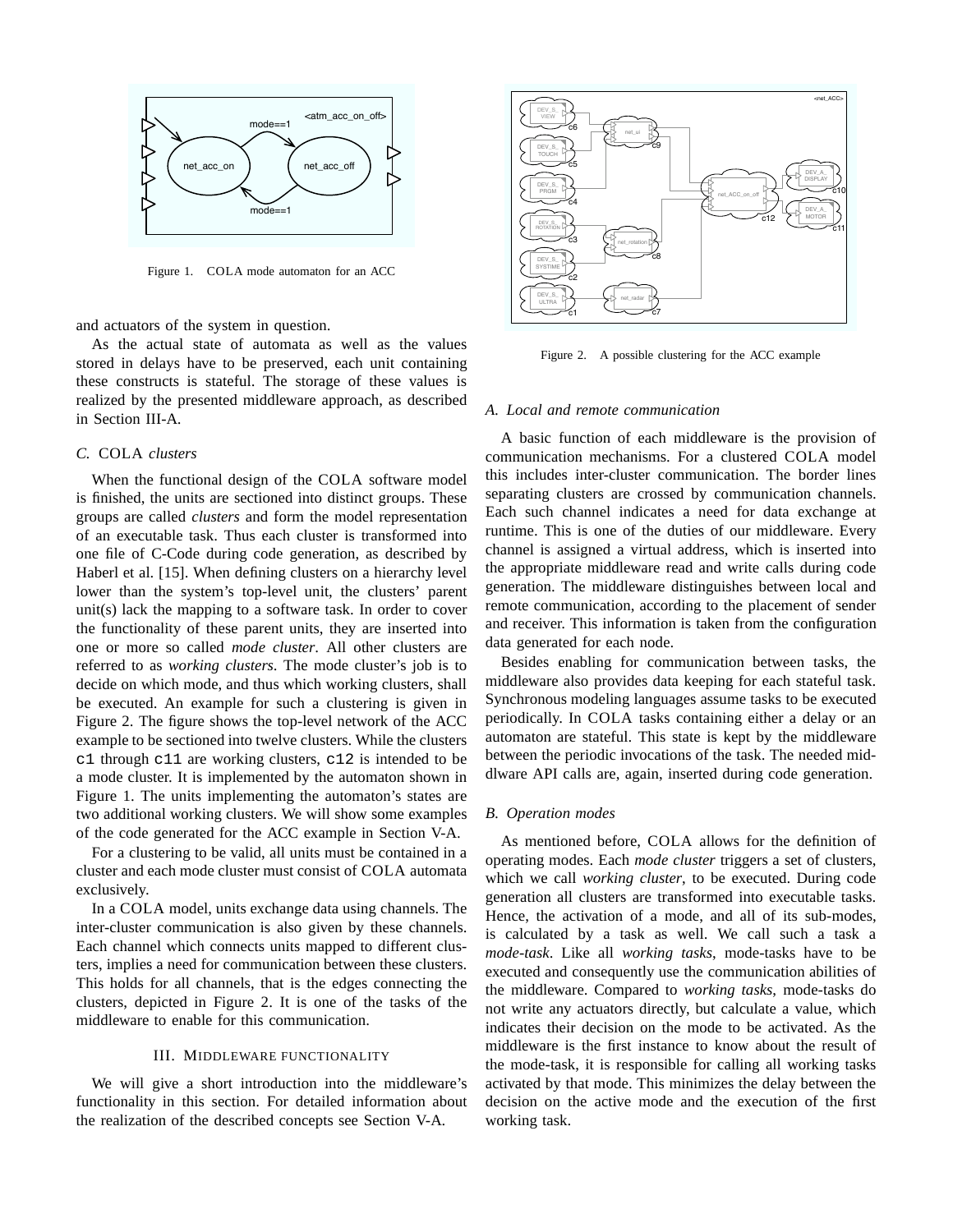### *C. Hardware interaction*

In COLA several channels can be connected to a single output of a unit. If this unit is a source this indicates the value of a sensor to be used by two different software components. Following the synchronous semantics of COLA, both software components have to be provided with the same value. Additionally the hypothesis of perfect synchrony assumes the complete system to be executed in virtually no time. Thus if several sources are read or actuators are written, semantics claim this to happen instantly. If hardware would be accessed directly by each task, this requirement couldn't be fulfilled, as tasks have to be executed sequentially on each node of the system.

To approximate the model semantics as closely as possible, we chose to realize hardware interaction via the middleware. As the middleware uses a last value semantics, sensor values can be read several times by different tasks. Each task will then read the same value. By running all sensor reads at the begin and all actuator reads at the end of each scheduling cycle, the moments of reading or writing the values are as closely synced as possible. Figure 3 shows this invocation of sensors, tasks and actuators during a scheduling cycle.



Figure 3. Hardware interaction

## *D. Global time*

The realization of a time-triggered system relies on the availability of a global time, as described by Kopetz [16]. This global time is used to start computation and communication on the different nodes according to a globally defined schedule. Our middlware API contains a function providing access to the global time. This function can be used by the node local dispatcher to initiate execution of the different tasks.

#### IV. REAL-TIME ENVIRONMENT

The middleware is designed to offer communication services for distributed hard real-time systems. Such a real-time system consists of severl processing units equipped with a processor, memory, a communication interface, and interfaces to interact with the environment. A unit with its dedicated hardware is called a node of the real-time system.

On each node several tasks can be executed. The interaction of local and remote tasks realizes the functionality of the system. In a real-time environment it is essential that tasks finish execution within time, otherwise the produced results could be useless or even lead to failure. Tasks compete for limited computational resources provided by a node, but because of the a priori knowledge of task periodicities, time static scheduling can be employed to meet deadlines.

#### *A. Communication network*

Bus acces to the communication network connecting the nodes of the system is controlled using a time division multiple access (TDMA) strategy. That means, access to the network is divided into timeslots. In each timeslot only one node is allowed to send data, all others may receive data during that time. All slots together define the TDMA cycle. Figure 4 shows such a cycle, divided into five slots. Each node can be assigned multiple slots, one for each task it executes. An example for this is shown in Figure 4 where two slots are reserved for node 0. The TDMA cycle is repeated periodically and should be chosen as long as it takes for the slowest node to finish execution of all tasks. This allows for the definition of a system wide scheduling cycle. Tasks which have to be executed more frequently can be involved several times during each cycle.



Figure 4. TDMA scheme

Two approaches for allocating timeslots can be thought of. One possibility is that each node in the system is assigned one timeslot in each TDMA cycle, in which the node is allowed to send data. The length of that timeslot either depends on how much data has to be sent by that node or the available amount of time is simply divided by the number of communcation nodes.

Another approach of distributing slots would be to assign a timeslot to every task. This leads of course to more slots in a cycle and a longer cycle time, but the delay between finishing a task execution and distributing the produced data can be shortened. Therefore task scheduling and TDMA timeslots have to be aligned to minimize distribution delay, shown in Figure 5. For our middleware the latter option of assigning slots to tasks rather than to nodes is chosen due to it's greater flexibility in generating schedules and advantages considering delay.

A protocol entitled *Time Triggered Protocol* (TTP) and similar to the TDMA scheme used for our middleware has been proposed by Kopetz [17]. Compared to the middleware presented here, the TTP assigns TDMA slots to nodes, not applications. In addition, the number of operating modes used in a system running the TTP is limited to eight instances. The approach presented here doesn't limit the number of modes (neglecting the fact, that the number of logical addresses is limited by the chosen data type).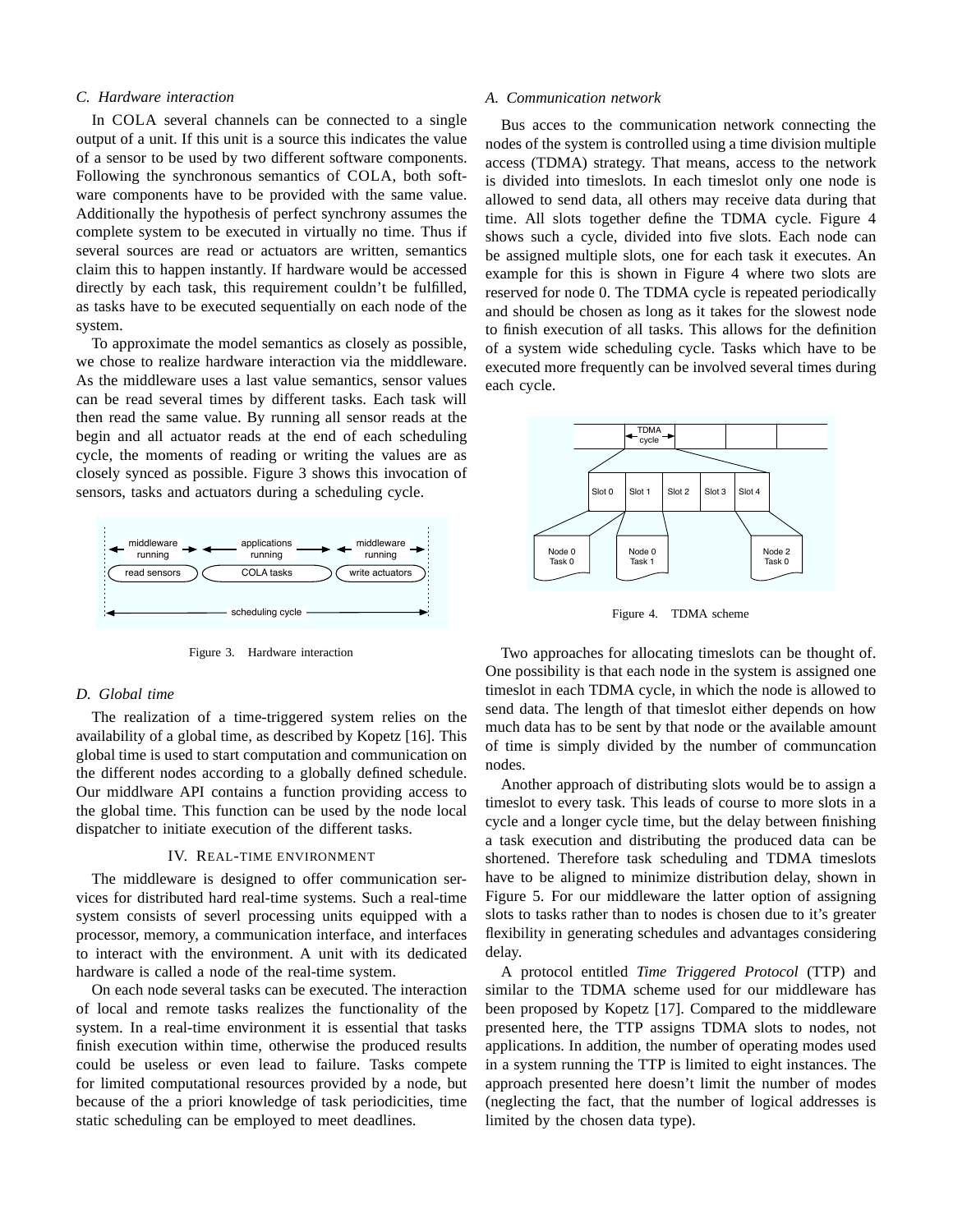

Figure 5. Delay between task termination and data distribution

# *B. Time-triggered / event-triggered messages*

There are two established approaches in real-time systems design, namely the time-triggered and the event-triggered one. A time-triggered real-time system initiates actions like sending messages by the progression of time. The points in time when some action has to be carried out are defined offline and take place periodically. Event-triggered systems on the other hand do not have such static schedules. They observe the environment and actions are triggered by the occurrence of some special event. Therefore event-triggered systems require dynamic scheduling because the event occurrences cannot be known a priori. Primarily the middleware is designed to handle time-triggered messages. These periodic messages occur in every cycle, their size is known a priory. So enough time in the TDMA cycle can be reserved to ensure successful transmission.

For the deployment of COLA models a time-triggered approach is preferred, as the perfect synchrony assumption implies the periodic invocation of all tasks in the system at discrete points in time. This matches the time-triggered paradigm well, which is also based on the cyclic activation of tasks.

But in some cases it may also be convenient to send a message because of a special event, for example to realize some monitoring in case of errors. The occurrence of such a message is exceptional, so the message is not assigned a designated timeslot. In order to allow a limited number of such event-triggered messages, an extra default timeslot for each node is defined. All messages that are not planned a priori, and hence do not have a timeslot assigned, are sent in this event-triggered slot.



Figure 6. Scheduling of tasks on different node

Figure 6 presents an example how slots and tasks could be aligned. In the shown case time-triggered messages of task 1 would be delayed until the cycle reaches slot 1, but eventtriggered messages could be delivered immediately. On the other hand, time-triggered messages of task 3 can be sent contemporary, event-triggered messages would have to wait

about a half cycle time. Task 4 has to wait in either case, because the slots passing at execution time belong to node 2.

Note that TDMA slots cannot be shared between nodes. Each node that has to send event-triggered messages has to be provided with an own event-triggered timeslot. If no eventtriggered communication occurs, these slots lie idle.

# V. OPERATION OF THE MIDDLEWARE

For transmitting data the middleware does not rely on bus addresses of sender or receiver node. Instead every datum is assigned a unique numerical identifier used as its logical address. When a datum has to be transmitted to other nodes, it is passed to the middleware in combination with its logical address. Using this identifier, the middleware can determine which TDMA timeslot has to be used for sending. As the TDMA cycle reaches the determined timeslot, the datum with its identifier is broadcasted over the network. The receiving nodes store the received datum with the identifier as its key. Already existing data with the same key are replaced with the received data. Tasks on the receiving nodes are now able to retrieve the datum from the middleware by passing the identifier.

The configuration for each node's middleware instance is achieved by reading a configuration file during start-up.



Figure 7. Send and receive data using the middleware

The scheme of two nodes communicating is shown in Figure 7. Task 1 on node 1 sends data with identifier 42. The data is stored in the middleware, task 2 on the same node has immediate access. After the broadcast (which might be some time later), the tasks on node 2 also have access to the data sent by task 1.

#### *A. Middleware API*

To achieve a small and simple API, the middleware only provides the basic functions mw\_send() and mw\_receive(). The data to send or receive is identified by the logical address passed to the function as first argument. The second argument is a pointer to a variable the data are read from or written to. An example for the application of these calls is shown in Listing 1, which depicts the code for working cluster c8 of Figure 2. In lines 6 and 7 of the listing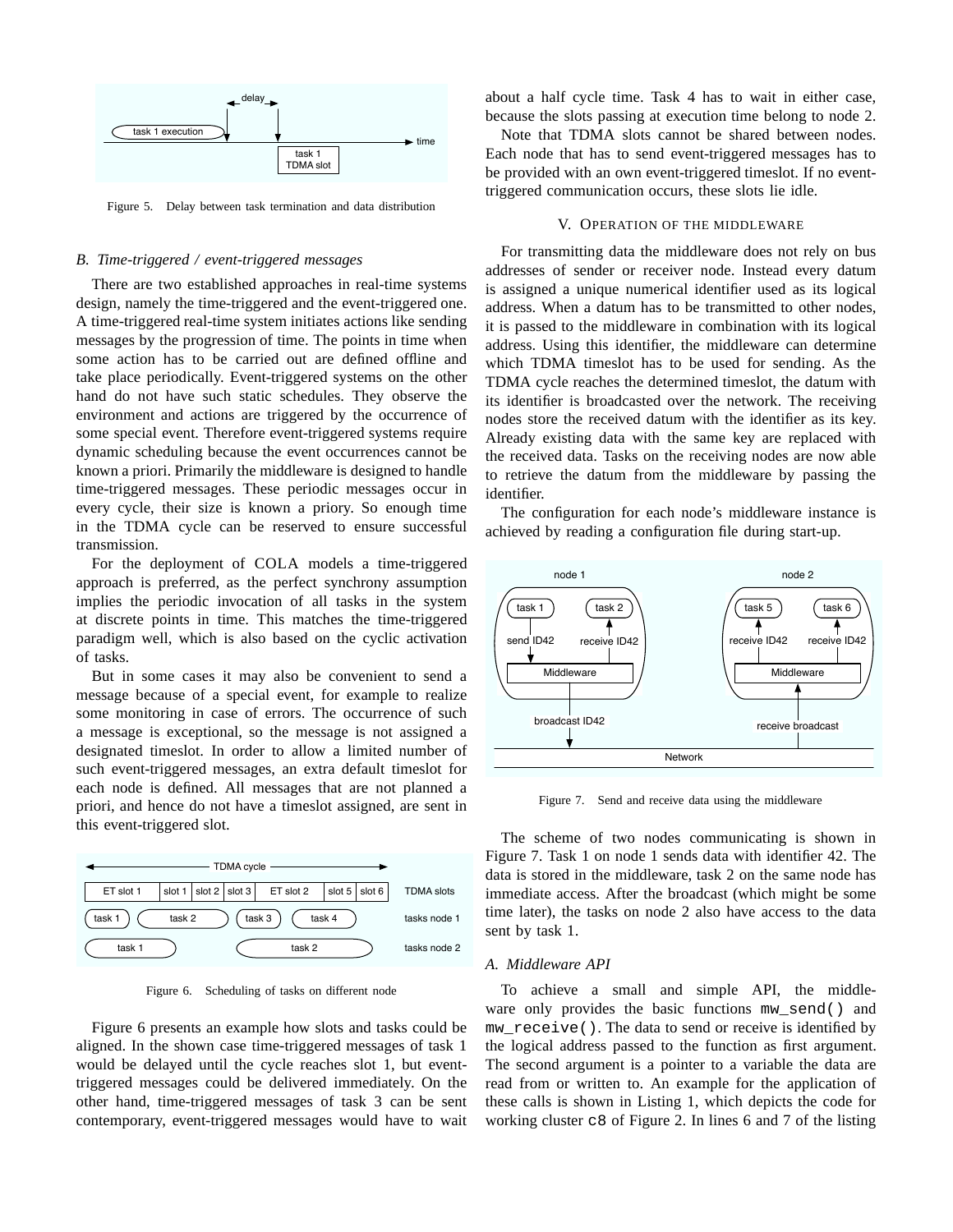the two input channels are read, while the result is written to the output channel in line 10.

Reading and storing a tasks state is realized by using the calls mw\_restore\_task\_state() and mw\_save\_task\_state(). The usage of these calls is shown in lines 5 and 11 in the listing. The functions' arguments are identical to those of mw\_send() and mw\_receive().

```
1 void net_rotation200399()
  2 {
            state_rotation200399 unit_state;
  4 int rotation_0, time_1, rotation_out_0;
5 mw_restore_task_state(7, &unit_state);
6 mw_read(16, &rotation_0);
7 mw_read(17, &time_1);
8 rotation_out_0 = ((rotation_0 * 425) / (time_1 - unit_state.delay200513));
9 unit_state.delay200513 = time_1;
10 mw_write(22, &rotation_out_0);
11 mw_save_task_state(7, &unit_state);
\frac{12}{12} }
```
Listing 1. Code for net\_rotation.

# *B. Middleware configuration*

The middleware can be configured using a file. It contains an element hierarchy of nodes, tasks and data. Data identifiers can be defined and assigned to the tasks they belong to, tasks are sub-elements of nodes. TDMA slots can be assigned at task level, i.e. all data belonging to one task will be sent in the slot assigned to that task. Further, sensors and actuators are assigned to nodes so that the middleware can perform hardware access on the proper node. Sensor and actuator elements are like data elements with some hardware specific information, i.e. they also have identifiers for send / receive operations. Additionally a TDMA slot has to be assigned to hardware devices for sending values, because they operate independent of tasks as shown in Figure 3.

With this configuration information, the middleware is able to allocate buffer space during startup phase, initialize sensor and actuator hardware for operation, and distinguish between local and remote communication.

# *C. Sensors and actuators*

Since a real-time system often has to interact with the real world, there is a need to connect the tasks with sensor and actuator devices. These devices can be attached to any node in the system. The middleware provides functionality for transparent handling of remote devices to all nodes. Therefore sensor data is presented to the task like all other data, as described in the previous section. That means every sensor is assigned a unique identifier, the middleware is in charge of polling the sensor in an appropriate cycle time and storing the result with the identifier as a key. To make the data available for remote nodes the distribution mechanism for data is used.

Writing data to actuator devices works similar. Data are stored in the middleware and distributed. When the node with the actuator device attached has to write a new value, it looks up the data for the identifier associated with the actuator device and writes it to the device. Sensor and actuator interaction is completely handled by the middleware, tasks just have to use the middleware's mw\_send() and mw\_receive() API functions to write and read values.

As hardware device interaction is handled by the middleware and not by tasks directly, there has to be a scheme when interaction takes place, described in Figure 3. At the beginning of a cycle the middleware first reads sensor devices at a defined frequency. This means a sensor could be read every n-th cycle, in all other cycles the last value read will be used. After sensor values have been read and distributed, they are available to all tasks on all nodes. In the end of the cycle, when all tasks finished execution and all data are replicated to all nodes, each node with an actuator connected looks for data with the ID of the actuator in the buffer and writes that value to the hardware.

# *D. Global time*

The employed TDMA bus protocol is realized using a global time base. According to this global clock, each node can determine the start of the slot assigned to it, as well as the points in time data sent by other nodes in the system have to be received. To achieve this, the protocol uses a clock synchronization mechanism to maintain a consistent view on the global time on each node.

For a time-triggered system, the dispatching of tasks is also based on a global schedule. The middleware provides access to the global time maintained by the bus protocol, featuring the mw\_global\_time() call.

# *E. Prototypical implementation*

A prototype realizing the described functionality has been implemented to show the viability of the described concepts. It is based on the RTnet protocol developed by Kiszka et al. [18]. RTnet is based on the real-time operating system Xenomai<sup>1</sup>, which comes as a patch for Linux systems, providing real-time capabilities for the modified system. The Xenomai dispatcher is charged with the execution of the middleware during the hardware interaction phase, as well as the execution of the application tasks.

RTnet provides a TDMA scheme analog to the one described in Section IV-A. In order to accomplish the TDMA, a clock synchronization mechanism is included in RTnet. Our middleware uses this available time source as global time for the system. The TDMA schedule for RTnet is constructed according to the needs of the modeled software. As a lot of embedded systems rely on the use of a bus rather then a switched network, we use broadcast messages exclusively.

During our tests the prototype showed the desired behavior, regarding timely sending and reception of messages, as well as storage of task states. For ease of testing, the configuration file is currently coded in XML. To conserve the short resources of an embedded system the file will be coded more efficiently in a future version. Unfortunately RTnet is not capable of changing the assignment of communication slots to nodes at runtime in its current version. This function would be desirable in case of a mode change of the system. It is subject to our current work to find a solution for this shortcoming.

<sup>1</sup>www.xenomai.org